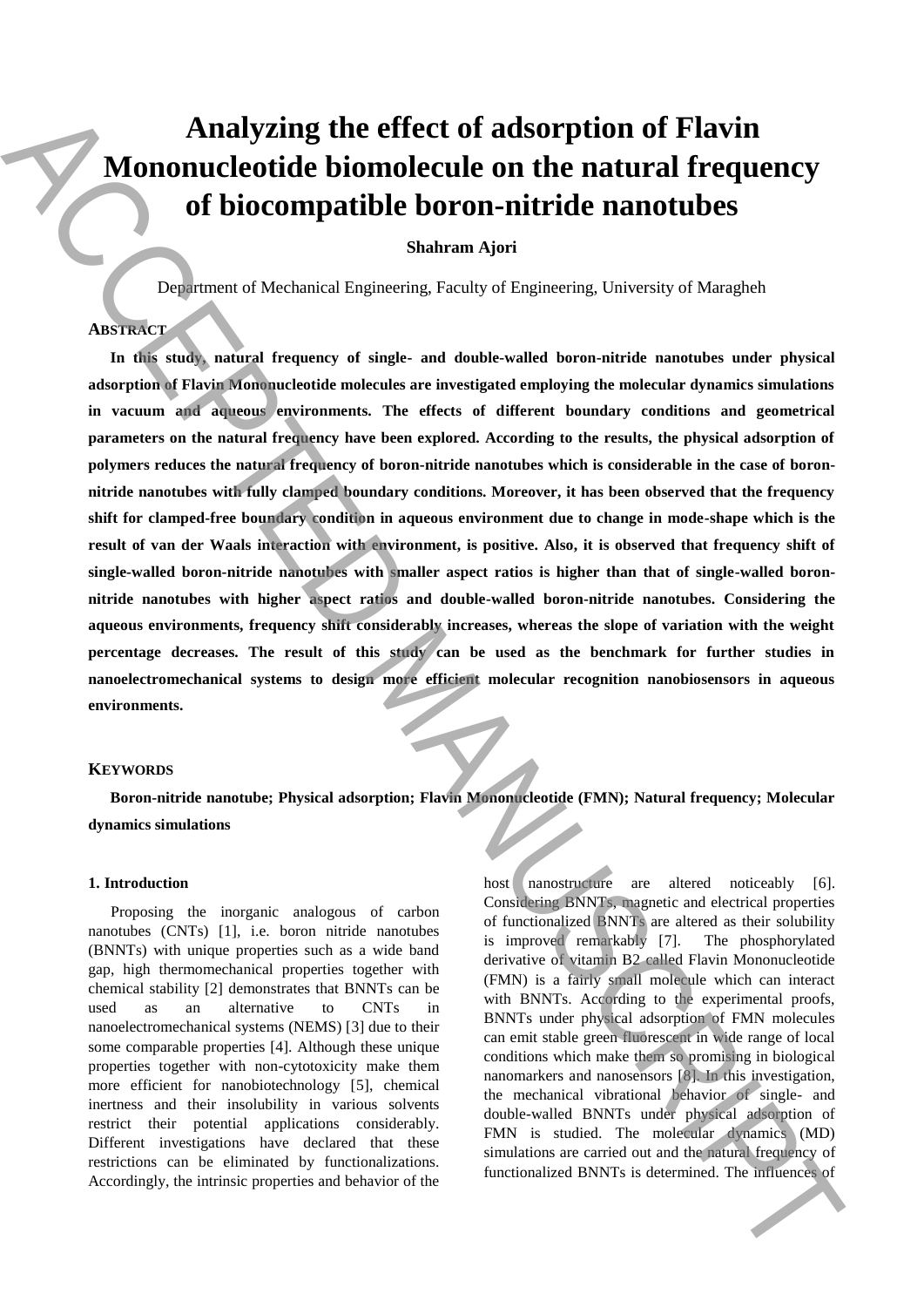different boundary conditions, radius, weight percentage of FMN and number of walls on the natural frequency explored. Also, the effects of different environments, i.e. vacuum and aqueous environments, are studied.

#### **2. Methodology and model**

## 2.1. Simulation details

Employing Large-scale Atomic/Molecular Massively Parallel Simulator (LAMMPS) package [9], all MD simulations are performed. To this end, AMBER force field [10] selected to perform simulations in canonical ensemble (NVT). Velocity-Verlet integrator algorithm together with Nose-hoover thermostat algorithm is selected to solve the Newtonian equations of motion in constant temperature (300K) with the time step of 1 fs [11]. After initial minimization, the system is relaxed for up to 300 ps to reach its equilibrium state at 300 K. Then, the nanotubes are allowed to vibrate freely. During the simulation, the coordinates of the center of mass of nanotubes are stored and the natural frequency is obtained by implementation of Fast Fourier Transform (FFT)(12). assemble the main of the spectra of DV mixed in the state of the state in the state of the state of the state of the state of the state of the state of the state of the state of the state of the state of the state of the

#### 2.2. Simulation models

 Molecular structure of FMN molecule can be found in [13]. In order to perform the simulations, two SWBNNTs, i.e. (7,7) and (12,12), and a (7,7)@(12,12) DWBNNTs with the length of  $\sim$ 100 Å are selected and the FMN molecules are placed near the walls of BNNTs as in [13]. It should be noted that different boundary conditions are taken into consideration, i.e. fully clamped (CC), fully simply-support (SS) and clamped free (CF). Also, the density of aqueous environment is selected to be 1 gr/(cm^3).

# **3. Results and discussion**

#### 3.1. Effect of boundary conditions

In the case of functionalized BNNTs, it is observed that the natural frequency of BNNTs decreases as FMN molecule is physically adsorbed to the walls of CNTs. Fig. 1 reveals the frequency shift of functionalized (7,7) BNNT with different boundary conditions.



**Fig. 1. Frequency shift of (7,7) functionalized SWBNNTs with different boundary conditions in vacuum**

The calculations of natural frequency of functionalized BNNTs in aqueous environments with different boundary conditions demonstrate that the magnitude of frequency shift is higher than that of functionalized BNNT in vacuum as depicted in Fig. 2. Note that all frequency shifts are calculated according to the natural frequency of pure BNNT in vacuum. It should be noted that the positive frequency shift occurs in the case of nanotubes with CF boundary conditions in aqueous environment due to not vibrating in its first mode [9].



**Fig. 2. Frequency shift of (7,7) functionalized SWBNNTs with different boundary conditions in aqueous environment**

#### 3.2. Effect of geometrical parameters

To study the effects of radius, and number of walls on the natural frequency of functionalized BNNTs, SWBNNTs and DWBNNTs are selected with CC boundary conditions. By physical adsorption of FMN molecules on BNNTs, natural frequency of BNNTs decreases as illustrated in Fig. 3. Accordingly, it is observed that frequency shift of DWBNNT is between that of constituent inner and outer tube of DWBNNT.



**Fig. 3. Frequency shift of functionalized SWBNNTs and DWBNNTs with CC boundary conditions in vacuum**

 Performing the simulations in aqueous environments reveals that the frequency shift considerably increases, whereas the sensitivity of frequency shift to the number of FMN molecules (weight percentage) decreases as presented in Fig. 4. Based on this figure, it is shown that the frequency shift of DWBNNT is higher than that of DWBNNTs in vacuum and becomes closer to that of its outer constituent SWBNNT. Comparing the frequency shifts for BNNTs in vacuum and aqueous environments indicates that the frequency shift of DWBNNTs and SWBNNTs with higher aspect ratios is altered more considerably than that of SWBNNTs with smaller